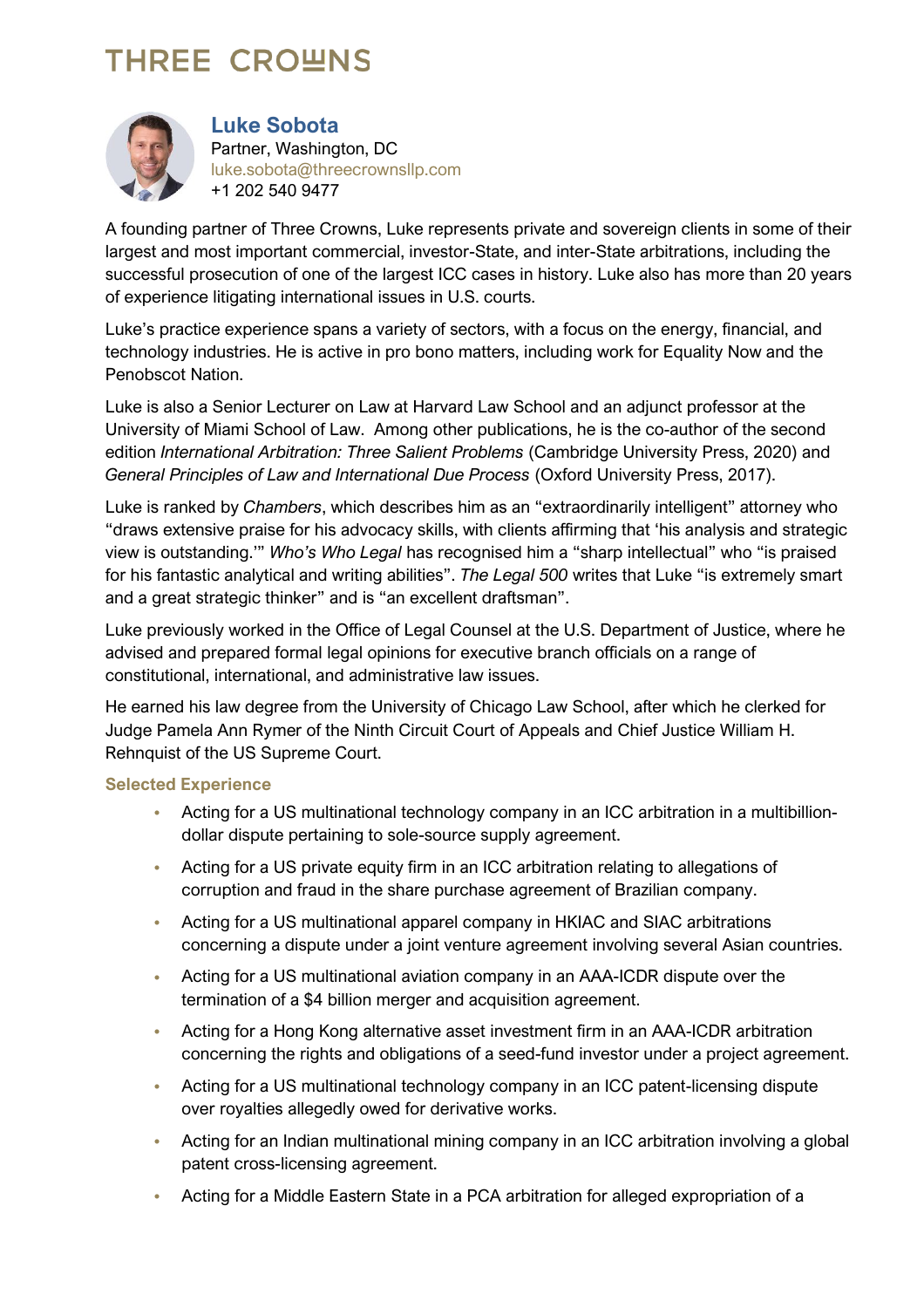foreign-owned bank arising from its numerous violations of AML/CFT laws.

- Acting for a US multinational energy company in an ICSID investment treaty arbitration against a Latin American State for the expropriation of more than \$8 billion in assets.
- Acting for a US multinational energy company in an ad hoc investment arbitration arising out of a change to decommissioning laws in an Asian country.
- Acting for a UK renewable energy company in a \$200 million concession dispute with an African State.
- Acting for a Greek banking conglomerate in an ICSID arbitration against a Mediterranean State in fair and equitable treatment claims arising out of measures taken against the bank during the 2008 financial crisis.
- Acting for a US multinational energy company in an ad hoc investment arbitration arising out of a breach of a tax stabilisation provision by an Asian country.
- Acting for a US multinational energy in a \$9 billion PCA investment treaty arbitration concerning denial of justice by a Latin American country.
- Acting for a Middle Eastern State in a treaty water-rights dispute with a neighbouring country.
- Acting for Boeing in a US Supreme Court case involving scope of discovery under 28 U.S.C 1782.

#### **Admissions**

- California
- New York
- District of Columbia

#### **Languages**

• English

#### **Education**

- JD, University of Chicago Law School (1999)
- BA (English), Pomona College (1996)

#### **Professional Affiliations**

- Member of the Board of Directors, Singapore International Arbitration Centre (SIAC) (2021 – present)
- Vice-President of the Executive Committee, Institute for Transnational Arbitration (ITA) (2020 – present)
- Member of the Arbitration Committee, CPR International Institute for Conflict Prevention and Resolution (2017 – present)
- Member of the International Arbitration Editorial Advisory Board, Law360 (2019 2020)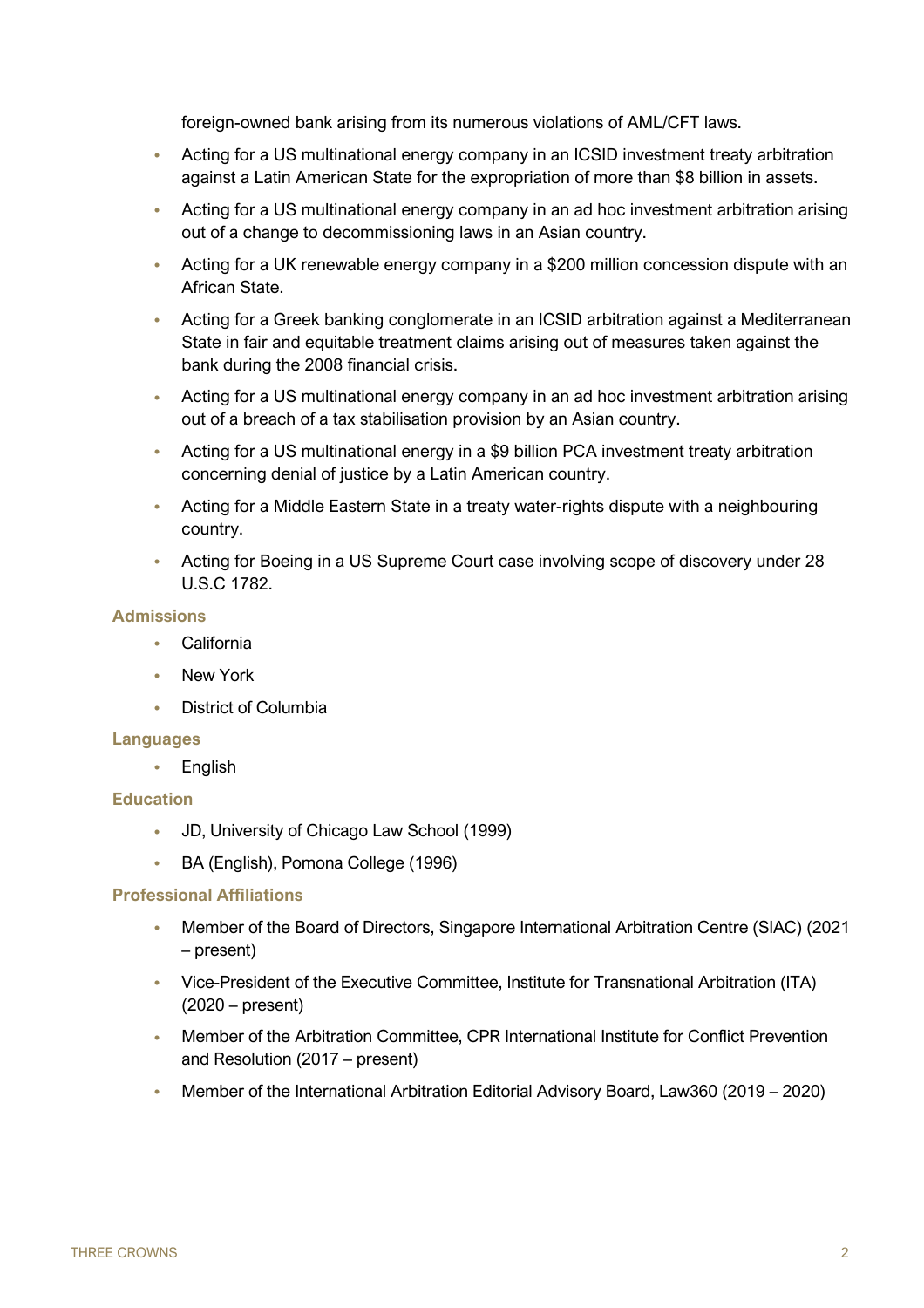### **Publications and Speaking Engagements**

#### **Publications**

- *International Arbitration: Three Salient Problems*, 2nd ed., with S. Schwebel and R. Manton (Cambridge University Press, 2020)
- *General Principles of Law and International Due Process*, with C. T. Kotuby Jr. (Oxford University Press, 2017)
- "Alien Tort Statute", *International Aspects of U.S. Litigation*, James E. Berger ed. (ABA, 2017)
- "Repeat Arbitrator Appointments in International Investment Disputes," *Challenges and Recusals of Judges and Arbitrators in International Courts and Tribunals*, Chiara Giorgetti ed. (Brill, 2015)
- "Practical Suggestions to Promote the Legitimacy and Vitality of International Investment Arbitration," with C. T. Kotuby Jr., *ICSID Review*, Vol. 28 No. 2 (July 2013)

## Speaking Engagements

- "Compliance with Investment Awards", webinar, Delos Dispute Resolution (December 2021)
- "Enforcement of arbitral awards", GAR Live: New York 2021 (October 2021)
- "The Resolution of Complex Technology Disputes: What's Next?", webinar, International Institute for Conflict Prevention and Resolution (CPR)'s International Conference 2021 (October 2021)
- "The Multi-Million Dollar Question: Will the pandemic and governments' responses to it lead to a spike in investor-State arbitrations?", Singapore International Arbitration Centre (SIAC) Virtual Congress 2021 (September 2021)
- "International Arbitration Disputes Arising out of COVID-19, Defenses and Damages", webinar, Practising Law Institute's International Arbitration 2021 conference (June 2021)
- "Getting to the truth about witness evidence: Practitioners confess," webinar, 15th International Chamber of Commerce (ICC) New York Conference on International Arbitration (September 2020)
- "International arbitration: Investment and commercial arbitration in the mining sector," PDAC 2020 (March 2020)
- "Charting Recent Changes in Damages," Harvard International Arbitration Conference (February 2020)
- "Understanding Fast and Slow Thinking and Unconscious Emotional Decision Making," CPR Annual Meeting (February 2020)
- "Assessing the ongoing changes in investment arbitration," 8th Annual ITA-IEL-ICC Joint Conference on International Energy Arbitration, Houston, TX (January 2020)
- "What Does It Mean To Be Pro-Arbitration?" 10th Columbia Arbitration Day (March 2019)
- "Strategies to Improve Cross-Cultural Advocacy," Harvard International Arbitration Conference (February 2019)